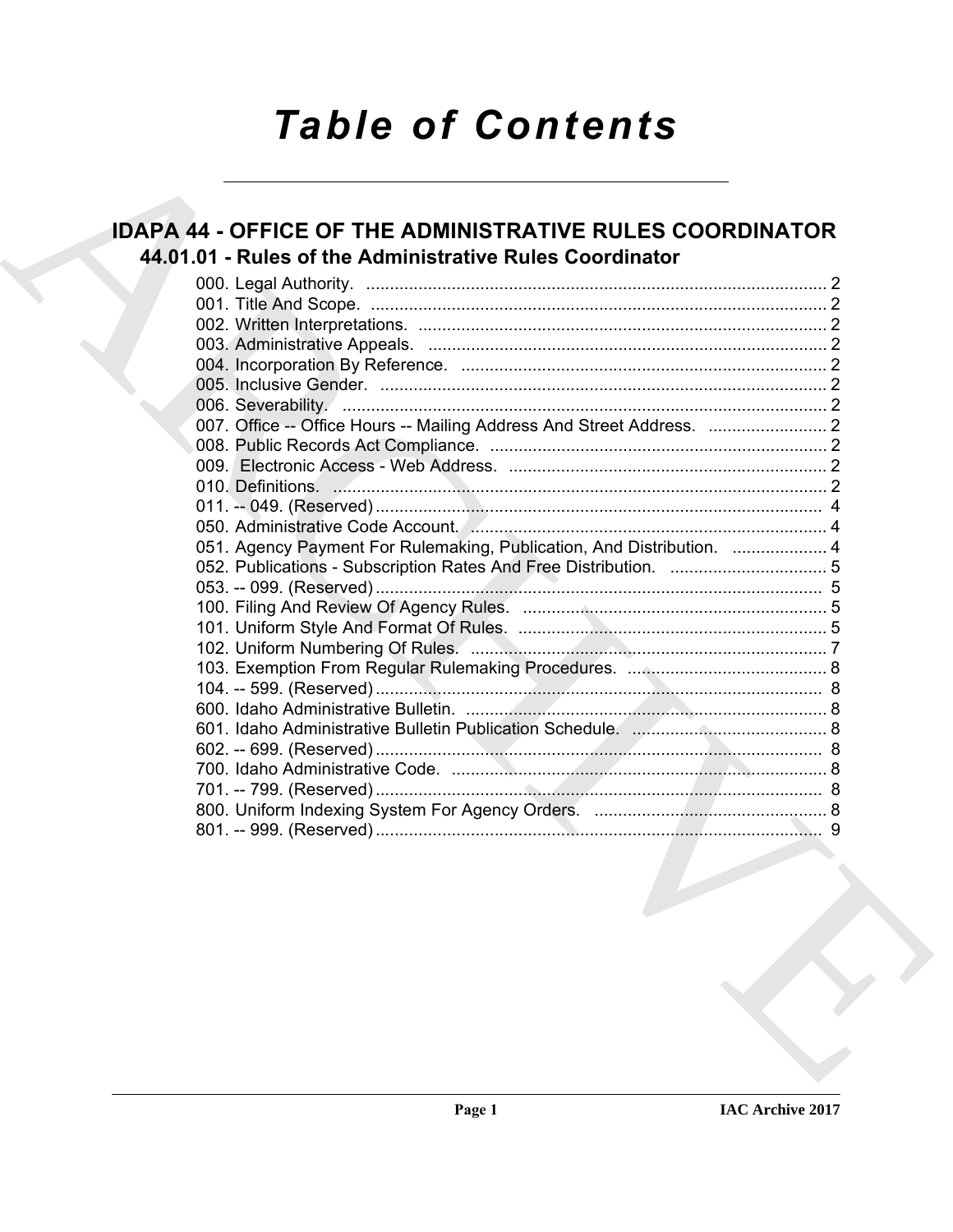#### **IDAPA 44 TITLE 01 CHAPTER 01**

### <span id="page-1-0"></span>**IDAPA 44 - OFFICE OF THE ADMINISTRATIVE RULES COORDINATOR**

#### **44.01.01 - RULES OF THE ADMINISTRATIVE RULES COORDINATOR**

#### <span id="page-1-2"></span><span id="page-1-1"></span>**000. LEGAL AUTHORITY.**

In accordance with Section 67-5206(1), Idaho Code, the Administrative Rules Coordinator shall promulgate rules implementing the provisions of Sections 67-5203, 67-5204, and 67-5205, Idaho Code. (7-1-93) implementing the provisions of Sections 67-5203, 67-5204, and 67-5205, Idaho Code.

#### <span id="page-1-3"></span>**001. TITLE AND SCOPE.**

These rules shall be cited as IDAPA 44.01.01, "Rules of the Administrative Rules Coordinator," IDAPA 44, Title 01, Chapter 01. These rules constitute the minimum style, format and numbering requirements for administrative rules in Idaho. (7-1-97)

#### <span id="page-1-4"></span>**002. WRITTEN INTERPRETATIONS.**

**CHAPTER 01**<br> **IDAPA 44 - OFFICE OF THE ADMINISTRATIVE RULES COORDINATOR**<br>
44.61.61 - RULES OF THE ADMINISTRATIVE RULES COORDINATOR<br>
16. LEGAL AUTIORITY, when the contract the computer RULES COORDINATOR<br>
16. LEGAL AUTIORI In accordance with Section 67-5201(19)(b)(iv), Idaho Code, this agency has written statements which pertain to the interpretation of the rules of this chapter, or to the documentation of compliance with the rules of this chapter. The document is available for public inspection and copying at cost at the Office of the Administrative Rules Coordinator,<br>650 West State Street -- Room 100, P.O. Box 83720, Boise, Idaho, 83720-0306. (3-30-01) 650 West State Street -- Room 100, P.O. Box 83720, Boise, Idaho, 83720-0306.

#### <span id="page-1-5"></span>**003. ADMINISTRATIVE APPEALS.**

|  | This chapter does not provide for appeal of the administrative requirements for agencies. |  | $(7-1-93)$ |
|--|-------------------------------------------------------------------------------------------|--|------------|
|  |                                                                                           |  |            |

#### <span id="page-1-6"></span>**004. INCORPORATION BY REFERENCE.**

|  | There are no documents that have been incorporated by reference into this rule. | $(3-30-01)$ |
|--|---------------------------------------------------------------------------------|-------------|
|--|---------------------------------------------------------------------------------|-------------|

#### <span id="page-1-16"></span><span id="page-1-7"></span>**005. INCLUSIVE GENDER.**

For all administrative rules in Idaho, the terms and references used in the masculine include the feminine and vice versa, as appropriate.  $(4-7-11)$ versa, as appropriate.

#### <span id="page-1-17"></span><span id="page-1-8"></span>**006. SEVERABILITY.**

All administrative rules in Idaho are presumed severable unless specifically provided to the contrary. If any rule, or part thereof, or the application of such rule to any person or circumstance is declared invalid, that invalidity does not affect the validity of any remaining portion. (4-7-11) affect the validity of any remaining portion.

#### <span id="page-1-9"></span>007. OFFICE -- OFFICE HOURS -- MAILING ADDRESS AND STREET ADDRESS.

The principal place of business of the Office of the Administrative Rules Coordinator is in Boise, Idaho. The office is located at 650 W. State Street, Room 100, Boise, Idaho and is open from 8 a.m. to 5 p.m., except Saturday, Sunday and legal holidays. The mailing address is: Office of Administrative Rules, P.O. Box 83720, Boise, Idaho 83720- 0306. The telephone of the office is (208) 332-1820. The facsimile number of the office is (208) 332-1896. (3-30-01)

#### <span id="page-1-10"></span>**008. PUBLIC RECORDS ACT COMPLIANCE.**

The rules contained herein have been promulgated according to the provisions of Title 67, Chapter 52, Idaho Code, and are public records. (3-30-01) (3-30-01)

#### <span id="page-1-15"></span><span id="page-1-11"></span>**009. ELECTRONIC ACCESS - WEB ADDRESS.**

The Administrative Code and the Administrative Bulletin are published in electronic format only and may be accessed, along with other rules-related documents, through the Department of Administration's web portal on the Rules Coordinator's website at http://adminrules.idaho.gov/. (4-7-11) Rules Coordinator's website at http://adminrules.idaho.gov/.

#### <span id="page-1-12"></span>**010. DEFINITIONS.**

<span id="page-1-14"></span><span id="page-1-13"></span>**01.** APA. The Idaho Administrative Procedure Act, Title 67, Chapter 52, Idaho Code. (7-1-93)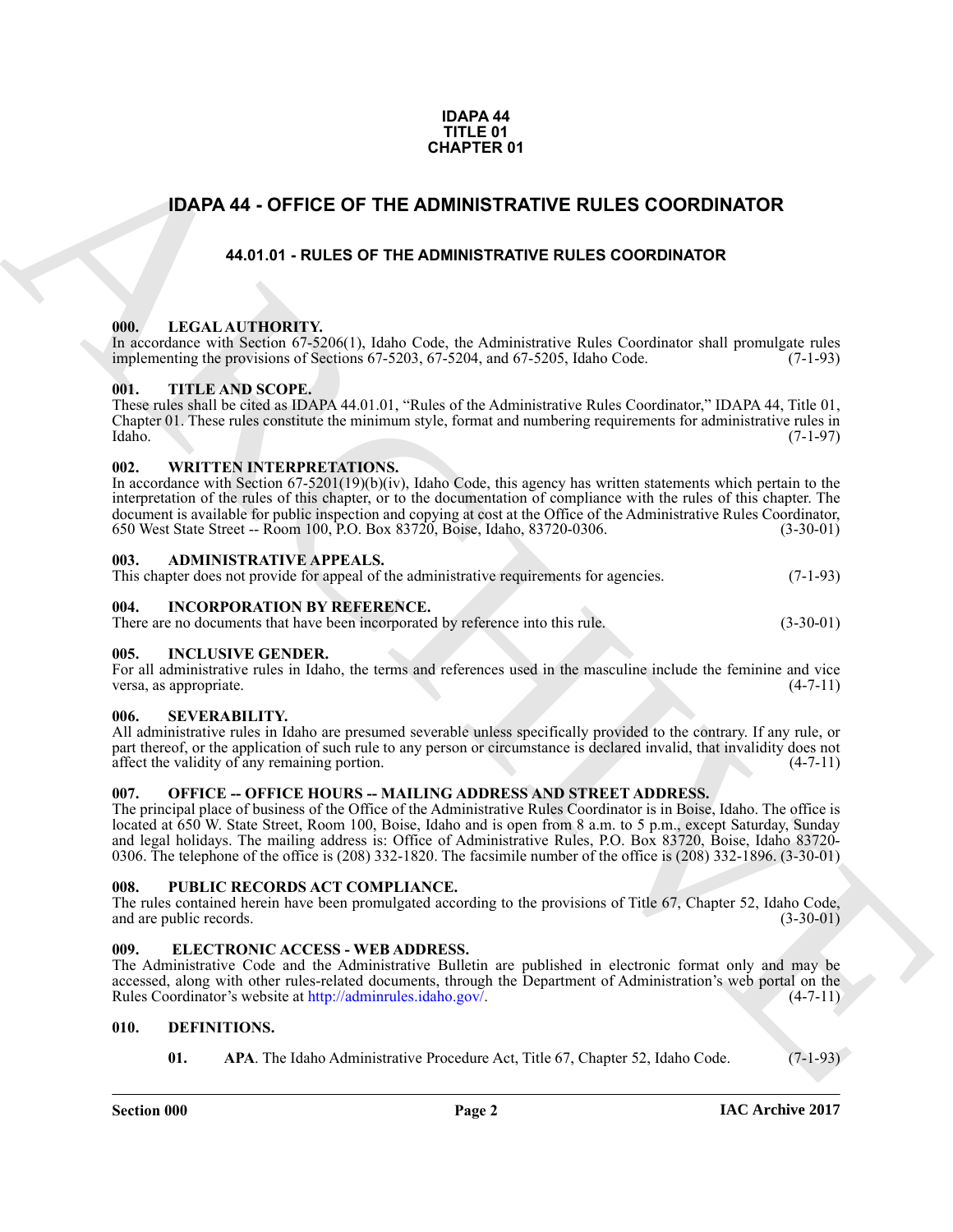<span id="page-2-0"></span>**02. Agency**. Each state board, commission, department or officer authorized by law to make rules or to determine contested cases, but does not include the legislative or judicial branches, executive officers listed in section 1, article IV, of the constitution of the state of Idaho in the exercise of powers derived directly and exclusively from the constitution, the state militia or the state board of correction. (7-1-93)

<span id="page-2-1"></span>**03. Agency Action**. In these rules as it relates to rulemaking means the whole or part of a rule, or the failure to issue a rule. (4-7-11)

**04.** Agency Head. An individual or body of individuals in whom the ultimate legal authority of the s vested by any provision of law. agency is vested by any provision of law.

<span id="page-2-4"></span><span id="page-2-3"></span><span id="page-2-2"></span>**05. Bulletin**. The Idaho Administrative Bulletin, as established in Section 67-5203, Idaho Code.  $(7-1-93)$ 

**06.** Catchline. A short description used in the first subdivision level of a rule that introduces a block of  $(4-7-11)$ text.  $(4-7-11)$ 

**07. Certified Rules**. Rules certified in effect during a specified period in time after July 1, 1993. Only the coordinator shall certify rules as the officially promulgated rules of Idaho.

<span id="page-2-7"></span><span id="page-2-6"></span><span id="page-2-5"></span>**08. Code**. The Idaho Administrative Code, as established in Section 67-5204, Idaho Code. (7-1-93)

**09. Coordinator**. The office of the Administrative Rules Coordinator, as established in Section 67- 5202, Idaho Code. (4-7-11)

<span id="page-2-10"></span><span id="page-2-9"></span><span id="page-2-8"></span>**10. Document**. Any proclamation, executive order, notice, rule or statement of policy of an agency.  $(7-1-93)$ 

**11.** Form or Format. The internal organization, structure and presentation of the rules in Idaho as set his chapter. (7-1-93) forth in this chapter.

Office of the Administrative Fudes Coordinator<br>
0.6. Apply, Sales Coordinator<br>
1. Contains the state base bond of the state of the state of the state of the state of the state of the state of the state of the state of the **12. IDAPA**. The acronym for "Idaho Administrative Procedure Act" that is used with a numbering schematic that uniquely identifies all administrative rules promulgated in accordance with the Idaho Administrative Procedure Act (Title 67, Chapter 52, Idaho Code). The numbering schematic designates a distinct agency code, title code, and chapter code that, when combined, identify an individual rule chapter of an agency. This numbering designation is referred to as the IDAPA number and the administrative rules are often referred to as the IDAPA rules.  $(4 - 7 - 11)$ 

<span id="page-2-11"></span>**13. Legal Citation**. The specific reference to a document or passage of a document using the generally accepted method of notation. For all rules, the designation incorporates a form of the IDAPA numbering schematic. (7-1-93)

<span id="page-2-12"></span>**14.** Legislative Format. A form of displaying modifications to text by underscoring new text and ing deleted text. (7-1-97) overstriking deleted text.

<span id="page-2-13"></span>**15. Numbering**. The alpha-numeric schematic used to identify and subdivide the administrative rules as set forth in this chapter.  $(4-7-11)$ 

<span id="page-2-14"></span>**16. Official Text**. Text of a document promulgated by an agency and published in the Administrative Code in accordance with Title 67, Chapter 52, Idaho Code, that is the only legally enforceable text of such document.  $(4 - 7 - 11)$ 

<span id="page-2-15"></span>**17. Page**. For purposes of determining the fees charged to state agencies for Bulletin and Code publication and promulgation, one (1) page is one (1) side of an electronic document that if printed would be eight and one-half  $(8 \frac{1}{2})$  inches wide by eleven (11) inches long. and one-half  $(8 \t1/2)$  inches wide by eleven  $(11)$  inches long.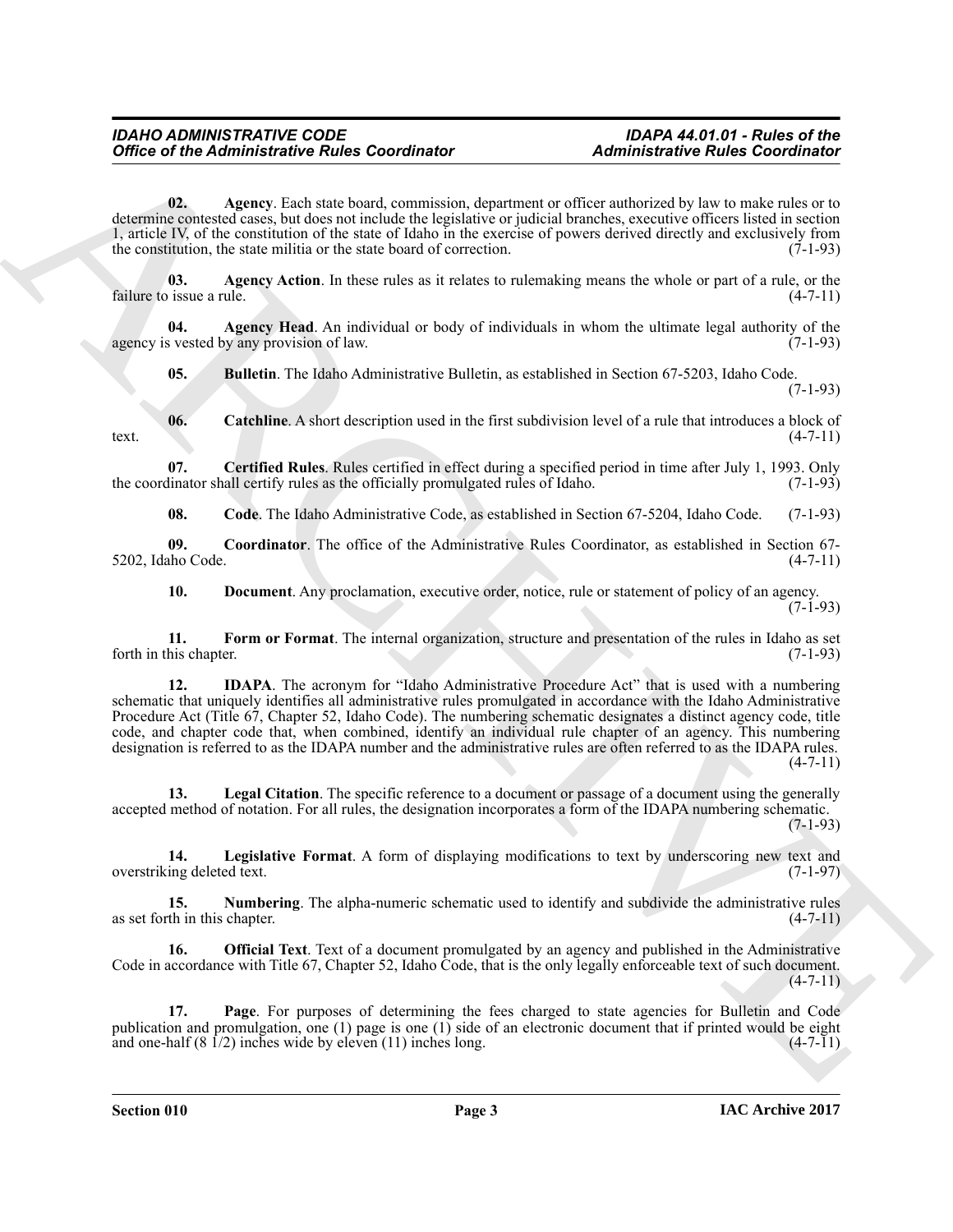<span id="page-3-7"></span>**18. Publish**. To bring before the public by publication in the Bulletin or Administrative Code, or as e specifically provided by law. (7-1-93) otherwise specifically provided by law.

<span id="page-3-8"></span>**19. Regulation**. A federal rule promulgated in accordance with the federal Administrative Procedure lic Law 404, 60 Stat. 237 (1946), as amended. (7-1-93) Act, Public Law 404, 60 Stat. 237 (1946), as amended.

<span id="page-3-9"></span>**20. Rule**. The whole or a part of an agency statement of general applicability that has been promulgated in compliance with the provisions of Title 67, Chapter 52, Idaho Code, that implements, interprets, or prescribes a law or policy, or the practice and procedure requirements of an agency. The term includes the amendment, repeal, and suspension of an existing rule. (4-7-11) amendment, repeal, and suspension of an existing rule.

**21. Rule Writer**. A person who creates, modifies, or proposes change to the administrative rules of the daho. (4-7-11) state of Idaho.

<span id="page-3-12"></span><span id="page-3-11"></span><span id="page-3-10"></span>**22. Rulemaking**. The process for formulation, adoption, amendment, or repeal a rule. (4-7-11)

**23. Section, Subsection, Paragraph, and Subparagraph**. Section, subsection, paragraph, and subparagraph are divisions that breakdown a rule into separate blocks of text that are numbered using the numbering schematic set forth in this rule. The text of a rule is subdivided in the following format: (4-7-11)

**a.** Section. A main section includes all text that appears at the three-digit level and any subdivisions thereof. As an example, this text is part of the larger main Section "010." This entire section is cited as Section 010 and includes all text starting at 010 and ending at 010.24. and includes all text starting at  $010$  and ending at  $010.24$ .

Subsection. This is the first subdivision of a main section and uses a two-digit numeric code. As an section is "23" and is cited as Subsection 010.23. example, this subsection is " $23$ " and is cited as Subsection 010.23.

Paragraph. A paragraph subdivides a subsection and uses a lower case alphabetic code followed by ample, this paragraph is "c." and is cited as Paragraph 010.23, c. (4-7-11) a period. As an example, this paragraph is "c." and is cited as Paragraph 010.23.c.

**d.** Subparagraph. A subparagraph subdivides a paragraph and uses a lower case roman numeral numeric code followed by a period. As an example, a further breakdown of this paragraph "d." would be cited as Subparagraph 010.23.d.i. (4-7-11) Subparagraph 010.23.d.i.

<span id="page-3-13"></span>**24. Style**. A method of writing rules denoting standard elements of consistency, simplicity, and clarity th in this chapter. (7-1-93) as set forth in this chapter.

#### <span id="page-3-0"></span>**011. -- 049. (RESERVED)**

#### <span id="page-3-3"></span><span id="page-3-1"></span>**050. ADMINISTRATIVE CODE ACCOUNT.**

All moneys received by the coordinator from APA-related products or services shall be deposited in the Administrative Code Account as provided in Section 67-5205(4), Idaho Code. (7-1-97) Administrative Code Account as provided in Section 67-5205(4), Idaho Code.

#### <span id="page-3-4"></span><span id="page-3-2"></span>**051. AGENCY PAYMENT FOR RULEMAKING, PUBLICATION, AND DISTRIBUTION.**

<span id="page-3-6"></span>Pursuant to Section 67-5205(4), Idaho Code, the coordinator is authorized to allocate the costs for publication and distribution of all rules published electronically in the Code and the Bulletin to each participating agency on a perpage basis. A per-page fee may be charged even though less than a full page of text is required to be published.

 $(4 - 7 - 11)$ 

Office of the Administrative Public Coordinator<br>
determines the Coordinator<br>
determines for the Coordinator<br>
determines for the coordinator of the coordinator<br>
ARCHIVES IN the state of the coordinator of the coordinator o **01. Cost to Agencies for Code Publication**. The fee charged for rules that are electronically published in the Code may not exceed fifty-six dollars (\$56) per page. The fee is based on actual pages published by the coordinator for each agency within the official copy of the Code. The cost allocations to each participating agency will coincide with the annual publication of the Code and each agency must promptly pay into the Administrative Code Account such allocated costs. (4-7-11) Code Account such allocated costs.

<span id="page-3-5"></span>**02. Cost to Agencies for Bulletin Publication**. The fee charged for rules that are electronically published in the Bulletin may not exceed sixty-one dollars (\$61) per page per publication event. This fee is based on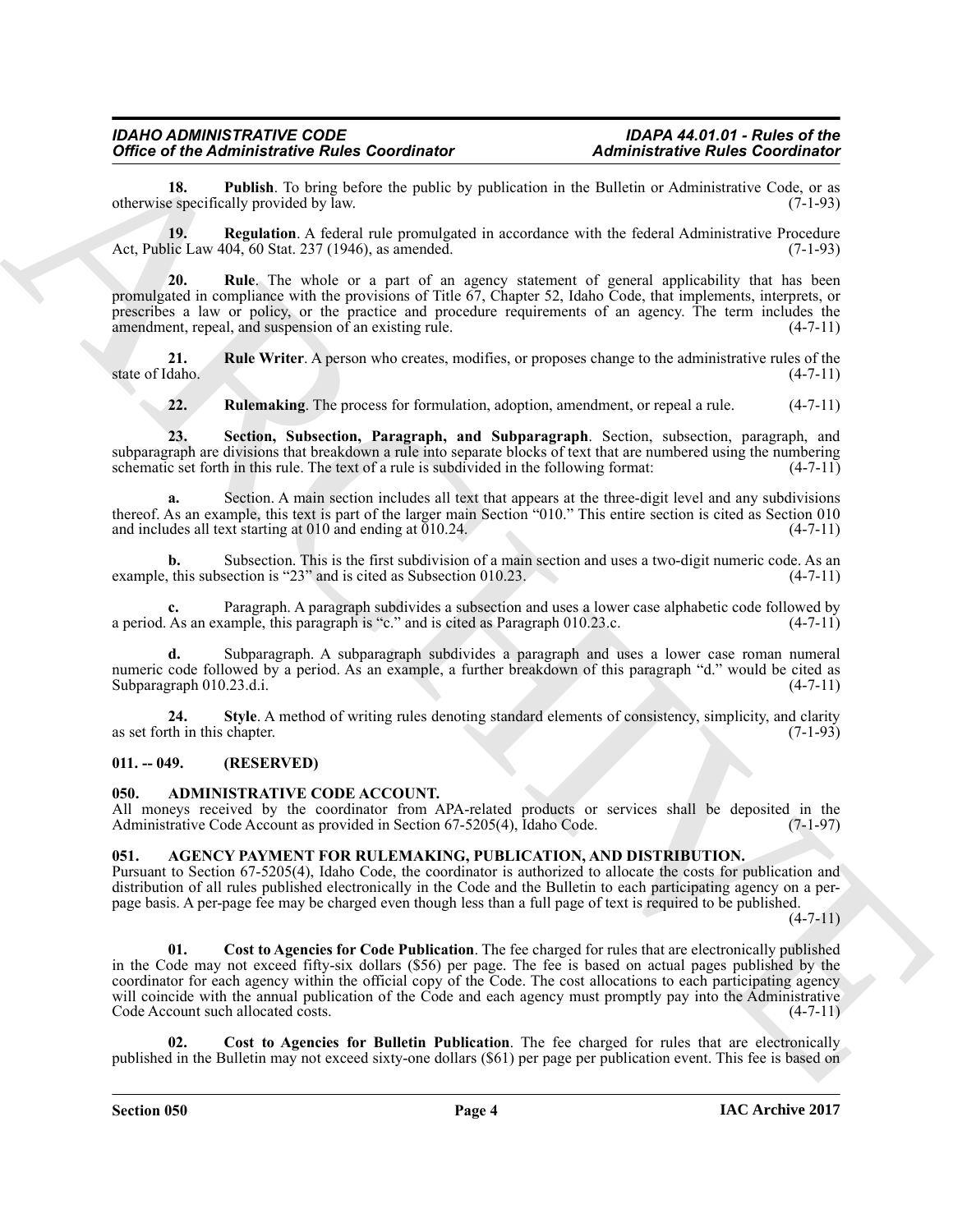actual pages published by the coordinator for each agency within the official copy of the Bulletin. The cost allocations to each participating agency will be made monthly by the coordinator, and each participating agency must<br>promptly pay into the Administrative Code Account such allocated costs. (4-7-11) promptly pay into the Administrative Code Account such allocated costs.

#### <span id="page-4-7"></span><span id="page-4-0"></span>**052. PUBLICATIONS - SUBSCRIPTION RATES AND FREE DISTRIBUTION.**

Pursuant to Section 67-5205(2), Idaho Code, the coordinator is authorized to charge for all APA-related publications.  $(4 - 7 - 11)$ 

<span id="page-4-10"></span><span id="page-4-8"></span>**01. Cost of Certified Rules**. Printed copies of certified rules will be provided without charge to authorized state agency personnel and will include an affidavit of certification, notarized by the coordinator, and a copy of specific rules in effect on a specific date after July 1, 1993.

Office of the Administration Fundamental and spectra particular and ministerior for the Euckletin and the Society of the Society of the Society of the Society of the Society of the Society of the Society of the Society of **02. Subscription Rate for the Administrative Bulletin**. An annual subscription to the Bulletin on CD-ROM, which begins with the first Bulletin published following the adjournment of the legislative session and ends with the January Bulletin just prior to the commencement of the next succeeding legislative session, will not exceed one hundred dollars (\$100) per year, plus applicable sales tax. A copy of an individual CD of the Bulletin will not exceed twenty dollars (\$20), plus applicable sales tax.  $(4-7-11)$ not exceed twenty dollars  $(\$20)$ , plus applicable sales tax.

<span id="page-4-11"></span>**03. Subscription Rate for the Administrative Code**. Annual subscriptions for the Code on CD-ROM will not exceed one hundred dollars (\$100) per CD. The coordinator may provide discounts for volume purchases.

 $(4 - 7 - 11)$ 

<span id="page-4-9"></span>**04. Free Distribution of Publications**. In accordance with Section 67-5205(2), Idaho Code, the coordinator will distribute the Code on electronic media free of charge to the repositories listed in 67-5205(2), Idaho  $\text{Code.}$  (4-7-11)

<span id="page-4-1"></span>**053. -- 099. (RESERVED)**

#### <span id="page-4-6"></span><span id="page-4-4"></span><span id="page-4-2"></span>**100. FILING AND REVIEW OF AGENCY RULES.**

**01. Coordinator's Review of Rules Filed for Publication**. In accordance with Section 67-5202(3), Idaho Code, the coordinator will prescribe a uniform style, form, and numbering system that will apply to all rules adopted by all state agencies. The coordinator will review all rules filed for publication for style, format, and numbering, and may return a rule that is not in the proper style, form, or number. (4-7-11)

<span id="page-4-5"></span>**02. Agency Rule Filing**. All agencies must file a copy of their respective rules in accordance with Sections 67-5202(3), 67-5221(1), 67-5224(2), and 67-5226(4), Idaho Code, for publication in the Bulletin, certified by the agency director or designee, in a format prescribed by the coordinator. (4-7-11)

#### <span id="page-4-12"></span><span id="page-4-3"></span>**101. UNIFORM STYLE AND FORMAT OF RULES.**

In accordance with Section 67-5206(1)(b), Idaho Code, the coordinator will establish a uniform style and format applicable to rules adopted by all agencies.  $(7-1-93)$ applicable to rules adopted by all agencies.

<span id="page-4-13"></span>**01. Standard Requirements of Style**. Text used within a rule includes three (3) distinct elements;  $\frac{1}{7}$  (7-1-97) consistency, simplicity, and clarity.

**a.** Consistency denotes standardized arrangement of specific organizational division of text as well as language structures. Rule text must appear with consistent application of terms, sentences, structures, formats, numbering, and other structures to avoid confusion to the reader. (7-1-93) numbering, and other structures to avoid confusion to the reader.

**b.** Simplicity denotes presentation of complex ideas into easily understood concepts within the text of the rule.  $(7-1-93)$ 

**c.** Clarity in rule drafting avoids unclear, ambiguous and obscure terms. Rules are to be simple, concrete combinations of text that conveys the meaning while avoiding vagueness and the need for varying interpretations. (7-1-93) interpretations.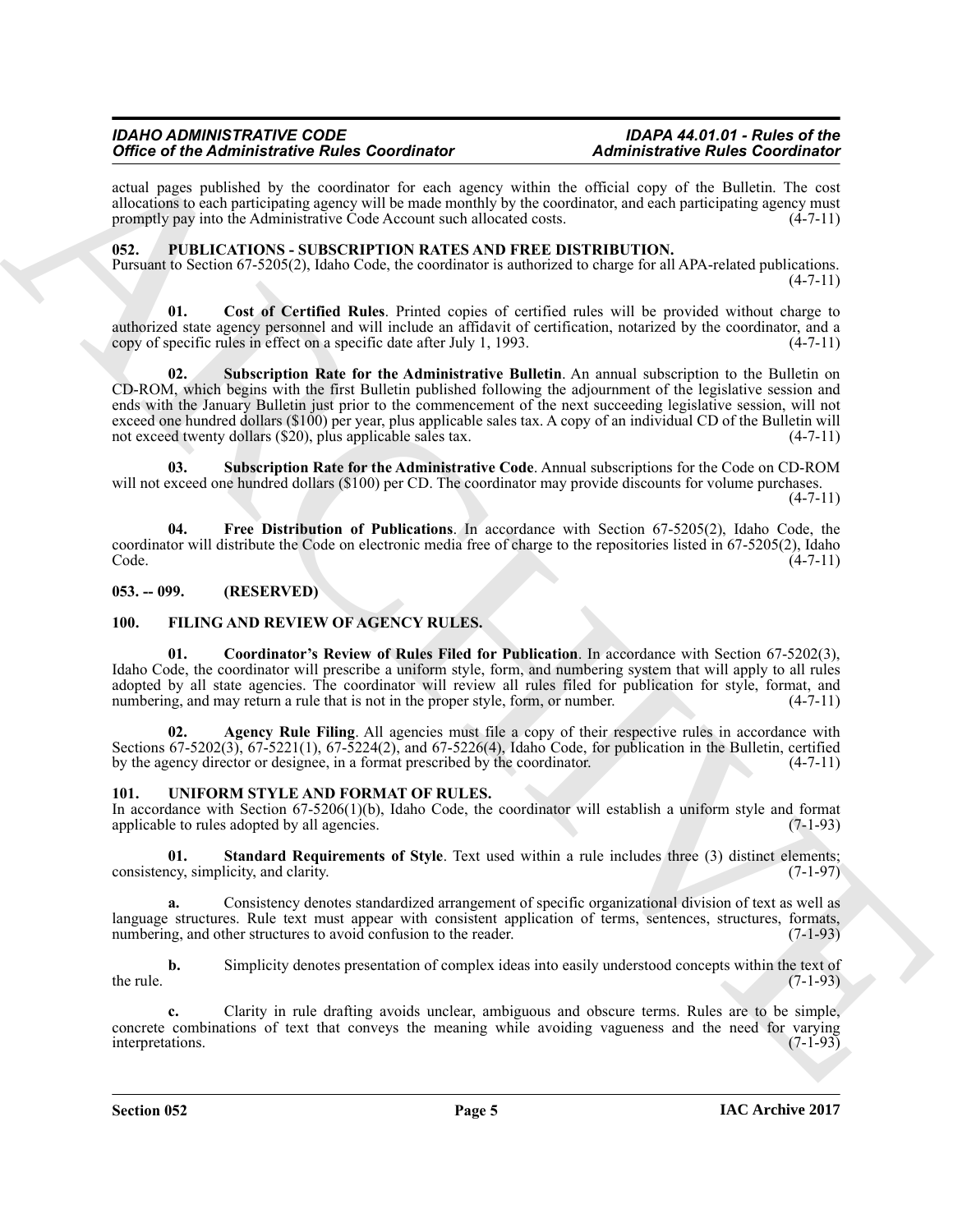Office of He Administration Fundamental scale continue and Administration Fundamental scale Continue and the Continue and the Continue and the Continue and the Continue and Continue and Continue and Continue and Continue **02. Uniform Format Requirements**. Uniform format is required for all rules adopted in accordance with the APA. All rules must incorporate consistent organizational structure and content that will allow the coordinator to consistently index and reference all rules. Rules not formatted as described in this chapter will not be inserted in the Code and will not be considered valid for the purposes of Section 67-5231(1), Idaho Code. Specific requirements are as follows: (7-1-97)

<span id="page-5-0"></span>**a.** All major sections must include the numbering scheme provided in this chapter followed by the ed catchline. (7-1-97) capitalized catchline.

**b.** The first required section of each rule chapter ("000") is entitled "Legal Authority." This section must include all statutory authority granted or implied to the agency, both state and federal, sanctioning rulemaking as set forth Section 67-5231(1), Idaho Code. (4-7-11) set forth Section  $67-5231(1)$ , Idaho Code.

The second required section of each rule chapter ("001") is entitled "Title And Scope." This section must include a precise description of the legal citation of the chapter. Also, this section must include a brief descriptive summary of the scope of the rule. (4-7-11)

**d.** The third required section of each rule chapter ("002") is entitled "Written Interpretations." This section must indicate if the agency has or relies on any written interpretive statements, or guidance documents, as described in 67-5250(2), Idaho Code, that are intended to guide agency actions affecting the rights or interests of persons outside the agency in accordance with Section 67-5201(19)(b)(iv), Idaho Code.  $(4-7-11)$ persons outside the agency in accordance with Section  $67-5201(19)(b)(iv)$ , Idaho Code.

**e.** The fourth required section of each rule chapter ("003") is entitled "Administrative Appeals." This section must describe any appeal or hearing rights for affected individuals relating to the programs or services described in the rule chapter. (4-7-11)

**f.** The fifth required section of each rule chapter, the "004" section, will be entitled "Incorporation By Reference." This section will describe and list all documents being incorporated by reference into the rule pursuant to, and in accordance with, Section 67-5229, Idaho Code. (3-30-01) to, and in accordance with, Section 67-5229, Idaho Code.

The sixth required section of each rule chapter, the "005" section, will be entitled "Office -- Office Hours -- Mailing Address And Street Address." This section includes the principal location of the main office, the hours the office is open to the public, the mailing address where documents may be filed or obtained, and the physical address of the main office of the agency. (3-30-01)

**h.** The seventh required section of each rule chapter, the "006" section, will be entitled "Public Records Act Compliance" and will state that the rule has been promulgated in accordance with the Administrative Procedure Act, Title 67, Chapter 52, Idaho Code, and is a public record. (3-30-01) Procedure Act, Title 67, Chapter 52, Idaho Code, and is a public record.

The eighth required section of each rule chapter, one (1) of "007" through "010" sections, will be entitled "Definitions." This section lists alphabetically all terms distinct to the rule chapter. Definitions are used to describe specific terms of art and other words or phrases to aid the user in describing the intent of the rule. (3-30-01)

**j.** Reserved major sections may be used as appropriate to allow for expansion, segregation, and flexibility within the chapter. Subsections, paragraphs, and subparagraphs shall not be designated as reserved.

(3-30-01)

The remaining sections within the body of the rule chapter, the "011" through "999" sections, may be used as the agency deems necessary for describing the programs, services, requirements, focus and intent of the rule. (7-1-93) rule. (7-1-93)

**l.** A paragraph of descriptive references may be used at the end of the major section after all sublevel sections. This descriptive paragraph may include: effective dates set by the legislature, cross-references, compiler's notes, references or extractions of written interpretations, or other reference tools approved by the coordinator. The descriptive paragraph will include a format and style distinct from the text of the rules as approved by the coordinator.  $(7-1-97)$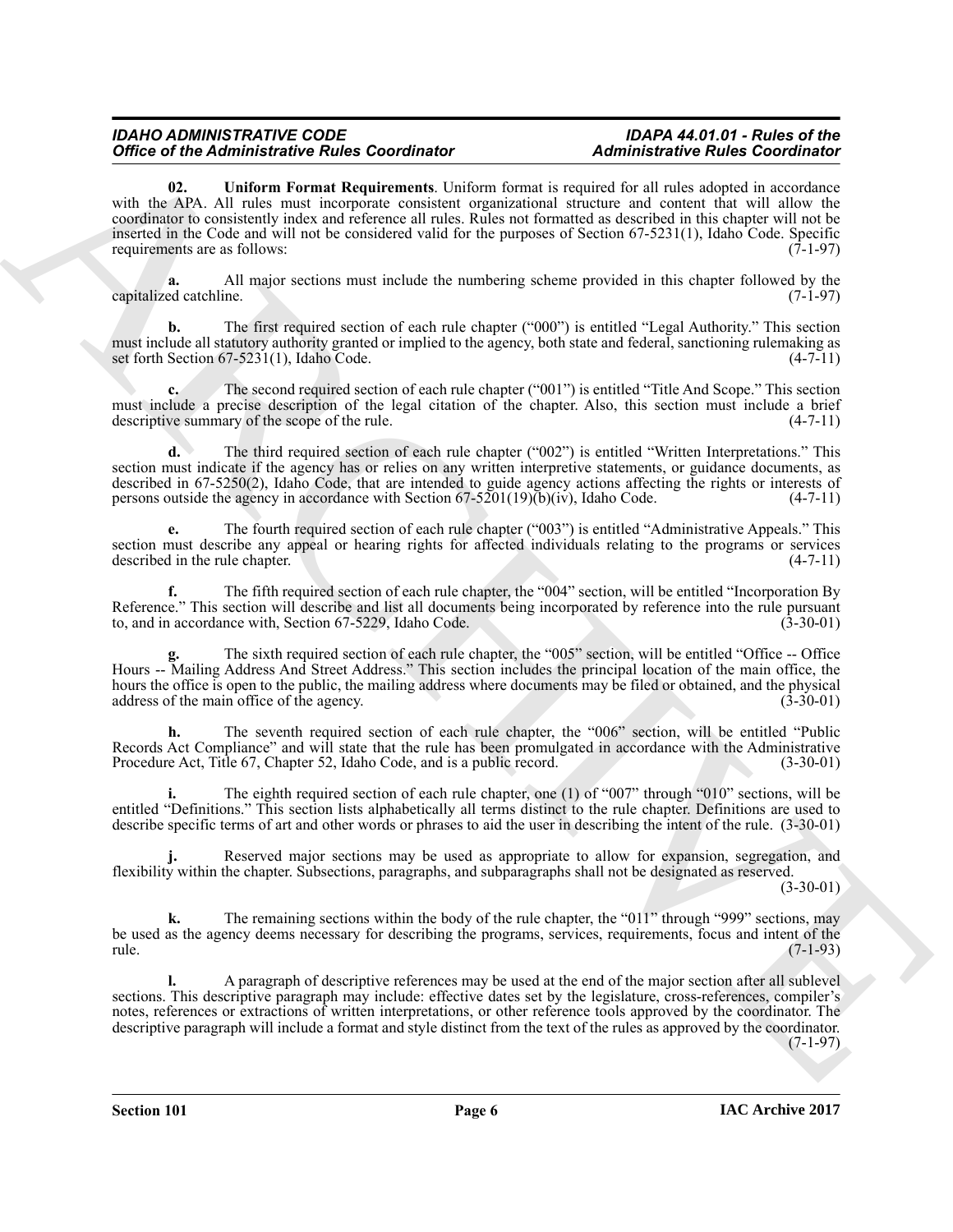<span id="page-6-7"></span>**03. Maps, Charts, Graphs, Diagrams, and Other Visual Aids**. Rules may contain maps, charts, graphs, diagrams, illustrations, forms, or similar descriptive text within the body of the rule.

<span id="page-6-6"></span>**04. Legislative Format**. When modifying rule text, all new text that is being added is underscored and all existing text that is being deleted is overstruck. (4-7-11)

**a.** In the case of amendment to a current rule, the desired amendments to text are made using legislative format. The effective date is overstruck followed by parentheses surrounding eight (8) underscored spaces, flushed right. (4-7-11)

**b.** When an agency proposes to enact a new section within an existing rule, the entire proposed text is underscored. All effective dates are noted as parentheses surrounding eight (8) underscored spaces, flushed right.

 $(7-1-93)$ 

When an agency proposes to repeal a complete chapter, overstriking is not required. The Bulletin will note that the chapter has been "Repealed In Its Entirety." (7-1-93)

**d.** When an agency proposes to adopt a complete chapter of rules, underscoring is not required. The effective date will be noted as parentheses surrounding eight (8) spaces, flushed right, after each block of text. (3-30-01)

**e.** Modifications to text appearing in the paragraph of descriptive references does not appear in (7-1-97) legislative format.

#### <span id="page-6-1"></span><span id="page-6-0"></span>**102. UNIFORM NUMBERING OF RULES.**

<span id="page-6-3"></span>In accordance with Section  $67-5206(1)(a)$ , Idaho Code, the coordinator must establish a uniform numbering system applicable to rules adopted by all agencies. applicable to rules adopted by all agencies.

Office of the Administration Fundamental Consultation (Administration Consultation School and the state of the state of the state of the state of the state of the state of the state of the state of the state of the state **01. IDAPA Numbering**. The uniform numbering schematic used to designate and identify individual rules is known as the "IDAPA" numbering system. For a complete citation, rule numbering is preceded with the term "IDAPA," followed by a two-digit numerical agency code followed by a period, a two-digit numerical division or title code followed by a period, and a a two-digit numerical program or chapter code. For example, this chapter is numbered as follows: IDAPA 44.01.01. (4-7-11) (4-7-11)

<span id="page-6-4"></span>**02.** Internal Numbering - Section Number. All chapters of agency rules are divided into major identified by a three-digit number beginning with "000" and ending with "999." (4-7-11) sections identified by a three-digit number beginning with "000" and ending with "999."

<span id="page-6-5"></span>**03. Subdivision Numbers**. Three (3) sublevels, which further subdivide the chapter, are allowed g the major section code. (4-7-11) following the major section code.

The first level subdivision, called a Subsection, consists of a two-digit numeric code, beginning needed, may go to three digits, i.e. "100." (4-7-11) with "01." and, if needed, may go to three digits, i.e. "100."

**b.** The second level subdivision, called a Paragraph, consists of a single-digit alphabetic code followed by a period beginning with the letter "a." and ending with " $\hat{z}$ ." For expansion of this sublevel, a double-digit alphabetic code beginning with "aa." and ending with "zz." may be used.  $(4-7-11)$ alphabetic code beginning with "aa." and ending with "zz." may be used.

**c.** The third level subdivision, called a Subparagraph, shall be a lower case roman numeral code, g with "i." (4-7-11) beginning with "i."

**d.** On a case-by-case basis, the coordinator may allow additional sublevel divisions consisting of an alternating code of numbers and letters enclosed in parentheses. (4-7-11)

**04.** Cross-Referencing. In order to clarify intent or avoid repetition, references to other rules are Such references are divided as follows: (7-1-93) allowed. Such references are divided as follows:

<span id="page-6-2"></span>**a.** Internal Reference/Citation. References to a section or sections within a chapter must provide a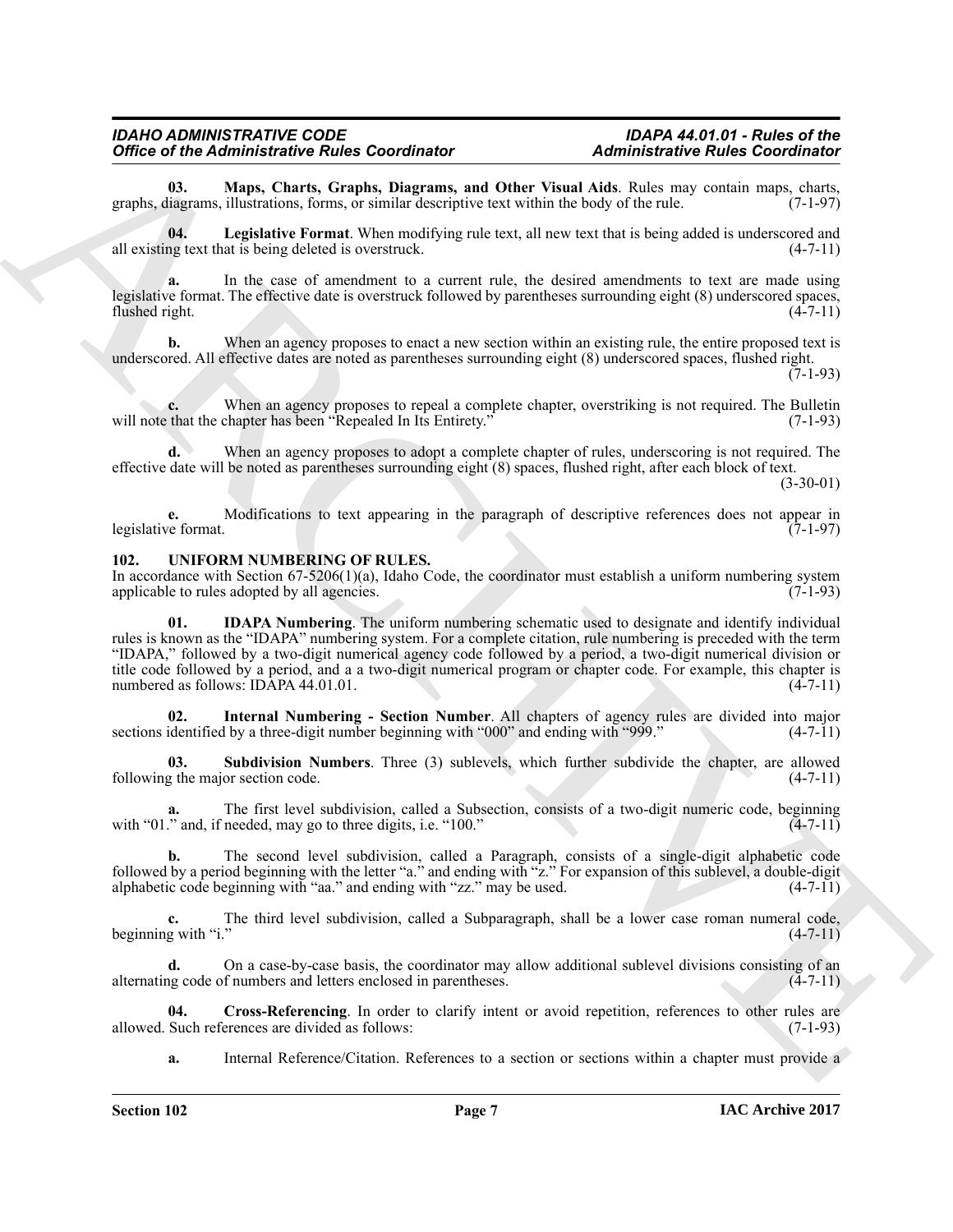thorough notation of the identity of the text referenced. A citation to this section is "Paragraph 102.04.a. of these rules." Internal references may also utilize the complete legal citation using the complete IDAPA numbering system.<br>A citation to this paragraph is "IDAPA 44.01.01.102.04.a." (4-7-11) A citation to this paragraph is "IDAPA  $44.01.01.102.04.a."$ 

**b.** External Reference/Citation. References outside the chapter must identify the complete legal citation using the IDAPA numbering system and must include the name of the agency, the name of the chapter being referenced and the complete legal citation of the chapter being referenced.

**c.** External referencing of documents other than Idaho administrative rules must follow the provisions of Section 67-5229, Idaho Code, regarding incorporation by reference. (4-7-11)

#### <span id="page-7-9"></span><span id="page-7-0"></span>**103. EXEMPTION FROM REGULAR RULEMAKING PROCEDURES.**

Pursuant to Section 67-5202(2), Idaho Code, the coordinator is authorized to make clerical revisions or to correct manifest typographical or grammatical errors to both proposed and existing rules that do not alter the sense, meaning or effect of such rules. All proposed clerical revisions must be submitted to the coordinator for consideration and approval. (4-7-11)

#### <span id="page-7-1"></span>**104. -- 599. (RESERVED)**

#### <span id="page-7-10"></span><span id="page-7-2"></span>**600. IDAHO ADMINISTRATIVE BULLETIN.**

The coordinator receives all documents required by the APA to be published in the Bulletin. (4-7-11)

**01. Information**. The Bulletin must contain specific information concerning the use of the Bulletin, the rulemaking process in general, specific information concerning the documents being promulgated, and other information deemed necessary by the coordinator to describe the documents being published. (4-7-11)

<span id="page-7-14"></span><span id="page-7-12"></span>**02. Table of Contents**. Each issue of the Bulletin must contain a table of contents. (4-7-11)

<span id="page-7-8"></span>**03. Cumulative Index**. A cumulative index must be published at least every three (3) months. (4-7-11)

<span id="page-7-13"></span><span id="page-7-11"></span>**04. Documents to Be Published**. Such documents are identified in Section 67-5203(4), Idaho Code.  $(7-1-93)$ 

**05.** Other Documents. Each issue of the Bulletin may include other reference-related documents as ed by the coordinator. (7-1-97) determined by the coordinator.

#### <span id="page-7-15"></span><span id="page-7-3"></span>**601. IDAHO ADMINISTRATIVE BULLETIN PUBLICATION SCHEDULE.**

Agencies must file all documents designated for publication in the Bulletin with the coordinator. All documents must be submitted no later than 5 p.m. on the closing date for agency filing as listed in the "Bulletin Publication Schedule" in the preface of the Bulletin and the coordinator's website. Any documents filed after the closing date for agency filing will be published in the first available Bulletin, as determined by the coordinator. (4-7-11) filing will be published in the first available Bulletin, as determined by the coordinator.

#### <span id="page-7-4"></span>**602. -- 699. (RESERVED)**

#### <span id="page-7-16"></span><span id="page-7-5"></span>**700. IDAHO ADMINISTRATIVE CODE.**

Office of the Administration Fundamental Research and the state of the control of the state of the state of the state of the state of the state of the state of the state of the state of the state of the state of the state Pursuant to Section 67-5204, Idaho Code, the coordinator will annually publish a publication to be known as the Idaho Administrative Code. The Code is a codification of all executive orders of the governor that have been published in the Bulletin and have not been rescinded, the text of all final rules, any legislative documents affecting a final agency rule, and all documents required by law to be published in the Code. No negotiated, proposed, or pending rules are published in the Code. Temporary rules that meet the requirements of Section 67-5226, Idaho Code, are published in the Code. are published in the Code.

#### <span id="page-7-6"></span>**701. -- 799. (RESERVED)**

#### <span id="page-7-17"></span><span id="page-7-7"></span>**800. UNIFORM INDEXING SYSTEM FOR AGENCY ORDERS.**

The coordinator shall establish a uniform indexing system for agency orders. All agencies shall code each order using the following: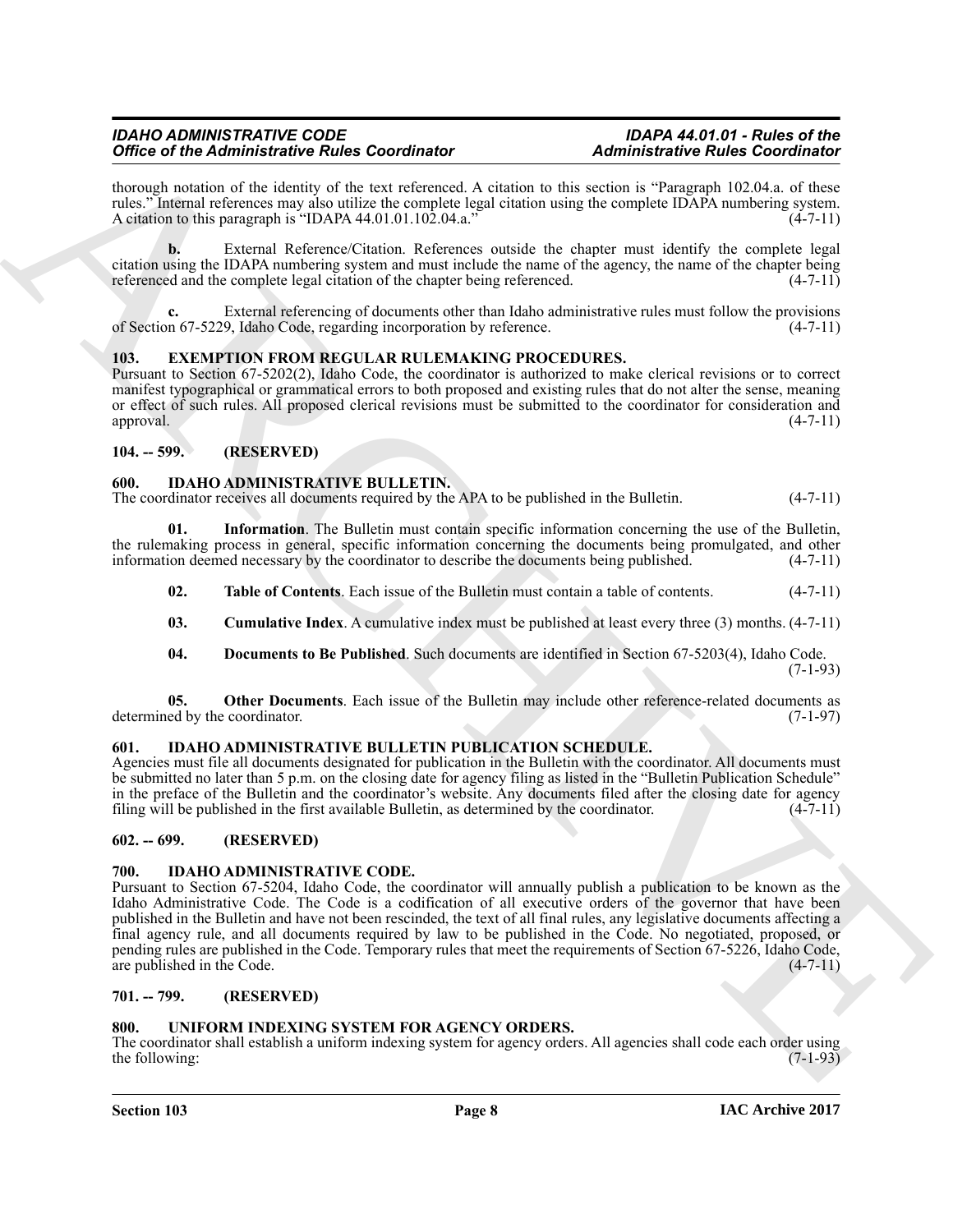<span id="page-8-4"></span><span id="page-8-3"></span><span id="page-8-2"></span><span id="page-8-1"></span><span id="page-8-0"></span>

|                  | <b>Office of the Administrative Rules Coordinator</b>                                                                                                          | <b>Administrative Rules Coordinator</b> |
|------------------|----------------------------------------------------------------------------------------------------------------------------------------------------------------|-----------------------------------------|
| 01.              | Numbering. A two (2) digit numeric code representing the agency followed by a sequential<br>number assigned by the agency shall be placed on the agency order. | $(7-1-93)$                              |
| 02.<br>index.    | Filing. Each such order shall be filed with the main and regional offices of the agency including an                                                           | $(7-1-93)$                              |
| 03.<br>includes: | Index. Each agency shall maintain a complete index of their orders in column format, which                                                                     | $(7-1-93)$                              |
| a.               | The agency name, address, phone number, and contact person as a heading to the document;                                                                       | $(7-1-93)$                              |
| b.               | The date of the order;                                                                                                                                         | $(7-1-93)$                              |
| $c_{\cdot}$      | The order number as set forth in Section 800.01; and                                                                                                           | $(7-1-93)$                              |
| d.               | A short description of the order.                                                                                                                              | $(7-1-93)$                              |
| 04.<br>year.     | Updating the Index. The listing shall be updated by the agency no later than January 1 of each                                                                 | $(7-1-93)$                              |
|                  |                                                                                                                                                                |                                         |
|                  |                                                                                                                                                                |                                         |